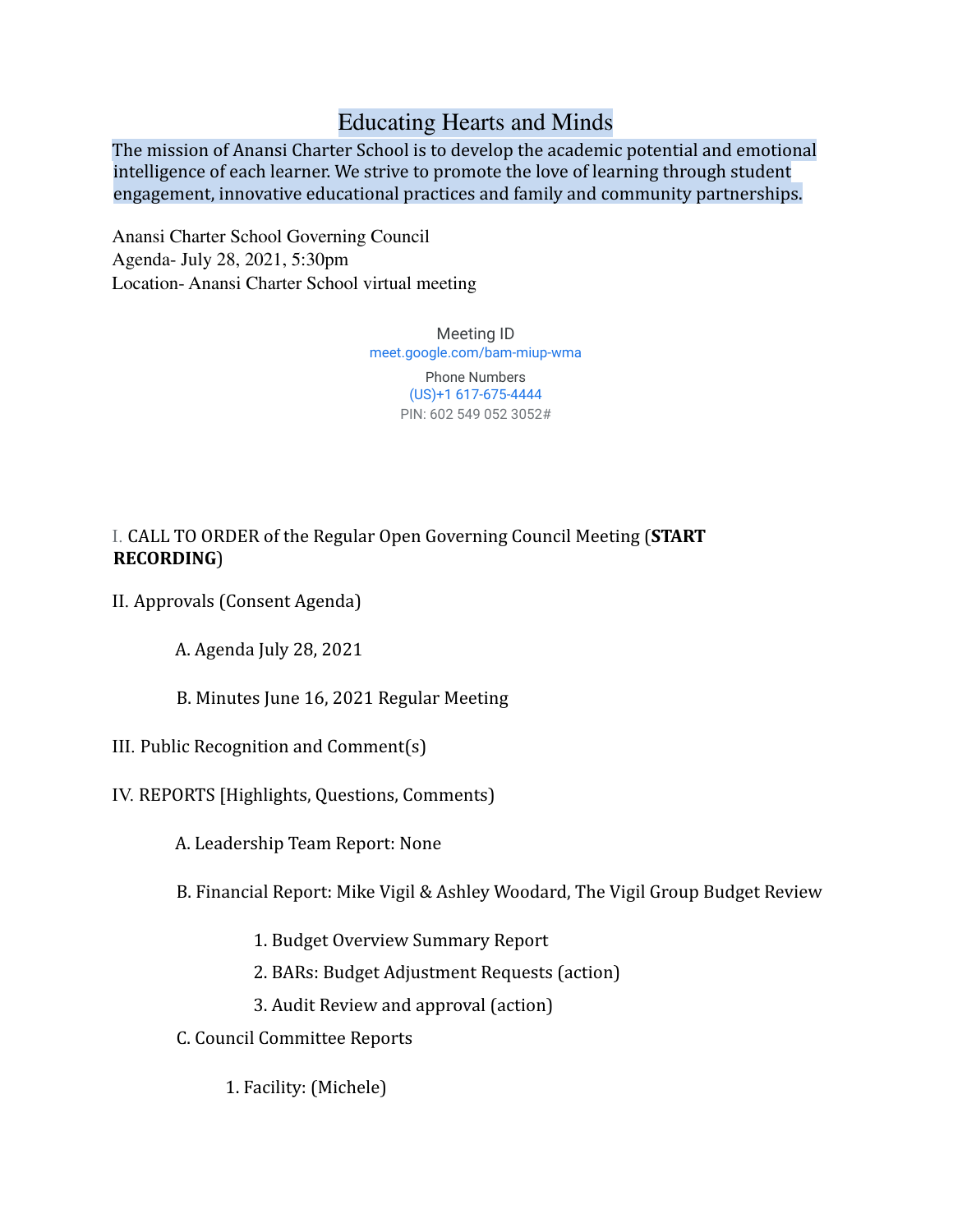2. Program: (Michele Hunt) update on school model

3. Council Development: (Jake)

4. School Advocacy: (Michele)

5. Parent Advisory (FAC):

D. Director's Report

1. August PD Plan

2. Partnerships with Inspire for after school programs and FITTaos for enrichment

V. New Business

- A. Consideration and approval: Ancillary Staff Contracts and Nurse Contract
	- 1. Martie Lockwood (OT Contract)
	- 2. Alex Judycki (COTA Contract)
	- 3. Areana Dru (Druane Payne, SLP Contract)
	- 4. Elizabeth (Betsy)Coniglio (Nurse Contract)
- B. Governance Council Officers FY22

C. School Model for FY22 (based upon Reentry Toolkit Requirements)

D. Consideration and possible approval: FY22 Lunch Contract Inspire Lunch Services (approved by NMPED)

#### VI. Old Business

- A. Recruitment for New Board Members
- B. Discussion & Planning Family Orientation (Engagement Fair)

VII. Executive Session- [Limited to Personnel matters, Student discipline-Director]\* (none):